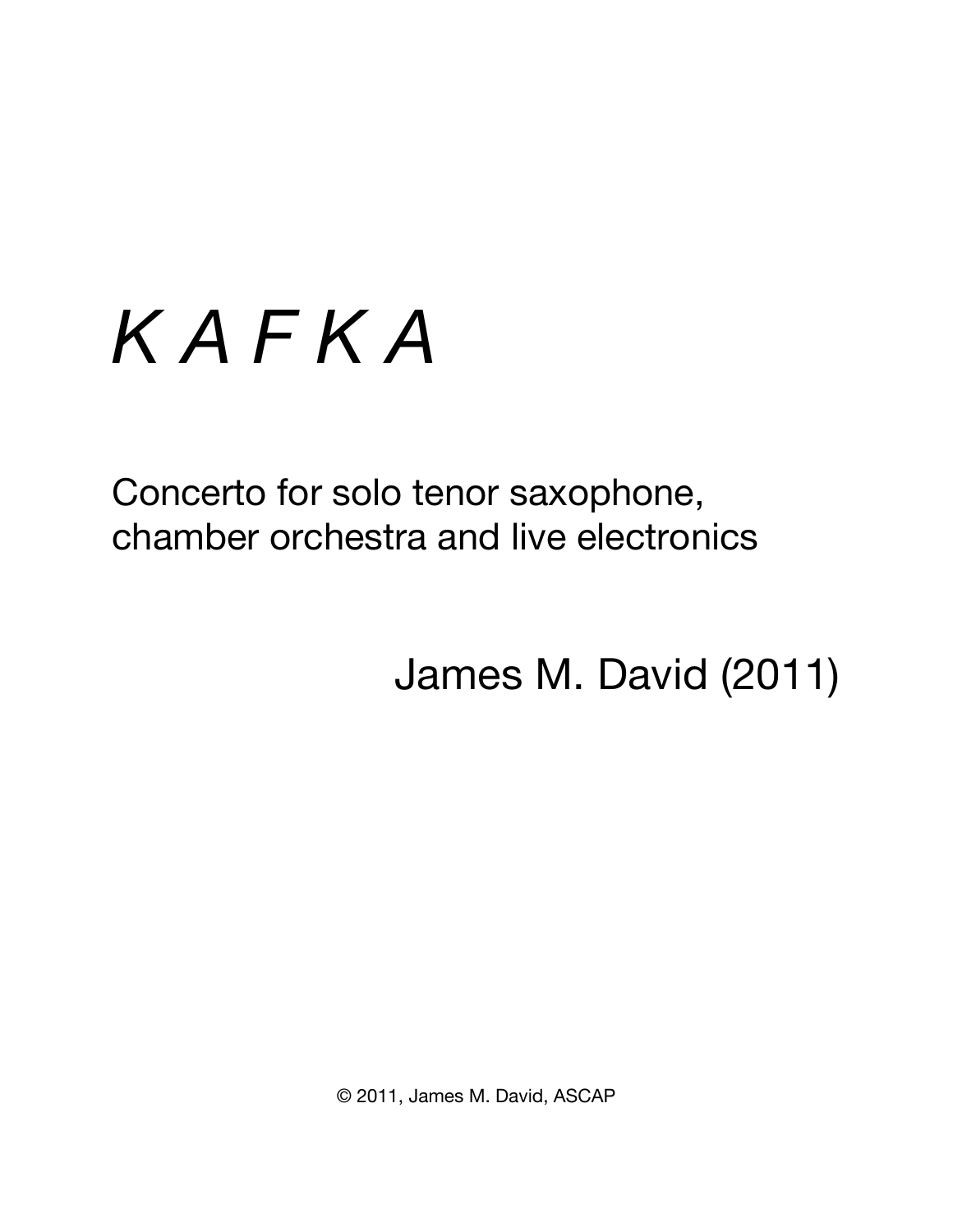## *K A F K A*

**Concerto for solo tenor saxophone, chamber orchestra, and live electronics**

### *Commissioned by Prof. Peter Sommer, Director of Jazz Studies, Colorado State University*

#### **Instrumentation:**

Flute Clarinet in B-flat Bassoon

Horn in F Trumpet in C Trombone

Percussion I: Crotales (1 8va), Chimes/Tubular Bells, Marimba (5 8ve), Small Tam-Tam, Piccolo Woodblock, Small and Medium Woodblocks, Bongos, Small Opera Gong, Ribbon Crasher or similar sound

Percussion II: Vibraphone (motor off), Egg Shakers/Small Cabasa, Small and Large Suspended Cymbals, Hi Hat, Small China Cymbal, Splash Cymbal, Large Woodblock, Timbales, Small Bass Drum, Large Tom

Piano

Solo Tenor Saxophone

Live Electronics (see description below)

Violin I Violin II Viola Violoncello **Contrabass** 

#### **Live Electronics Requirements:**

- Laptop/Desktop Computer (at least dual core processor + 4 GB of RAM)
- Ableton Live Software (ver. 8.0 and higher)
- Digital Audio Interface with at least 2 microphone inputs
- 2 Condenser or Dynamic Microphones
- 2 Stereo Speakers
- 1 or more Monitor Speakers or Headphones for Soloist and Conductor

Visit www.jamesmdavid.com for detailed instructions.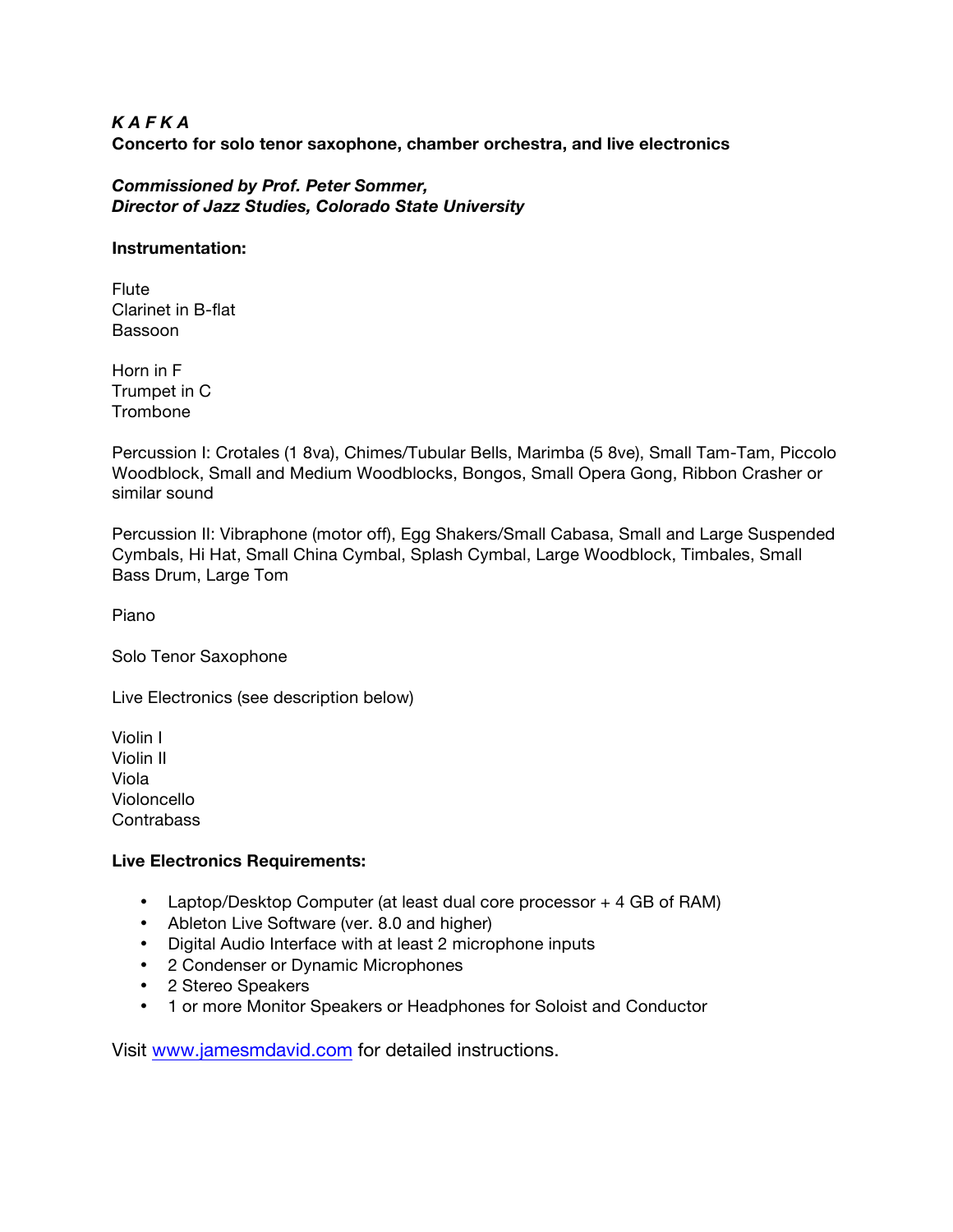#### **Program Notes:**

Franz Kafka is without question one of the most fascinating and profound writers of the twentieth century, and, like many before me, his works captivated my attention from a very young age. The challenge of capturing the elusive nature of Kafka's stories is at the heart of my new concerto for saxophone.

The work is cast in the typical three movements with each representing a particular character from Kafka's output. "The Bucket Rider" is depicted as a spacious and lyrical etude that evokes the character's mysterious ascent into the sky that concludes this story. The central movement, scored for a trio of saxophone, cello, and an electronic harp, centers around "A Hunger Artist" whose torture is heard in microtonal clouds of distorted sounds. The final movement is based on Kafka's most famous character: Gregor Samsa from "The Metamorphosis." Here, the transformed man's psyche is heard through the increasingly chaotic dance rhythms of his new insectile legs.

This composition draws on many seemingly disparate sources, but seeks to create a singular vision of Kafka's characters. The "humanity" of the jazz tenor saxophone combined with the clarity of a chamber orchestra and the harsh expansiveness of digital sounds seemed to somehow complement the enigmatic nature of these stories. It is my hope, then, that the work will be perceived as an unusual but satisfactory solution to an extremely rewarding challenge.

> *Notes by the composer September 2011 Fort Collins, Colorado, USA*

#### **Composer Biography:**

James M. David (b. 1978) is assistant professor of composition and music theory at Colorado State University. His music has been hailed as "deserving of inclusion in the standard repertoire" (American Record Guide) and "quietly mesmerizing" with "joyous melodies" (Downtown Music Guide NYC). Among the distinctions David has earned as a composer are an ASCAP Morton Gould Young Composer Award, national first-place winner in the MTNA Young Artists Composition Competition, winner of the Dallas Wind Symphony International Fanfare Competition, and national first-place winner in the NACUSA Young Composers Competition. Commissions include projects for Joseph Alessi (New York Philharmonic), John Bruce Yeh (Chicago Symphony Orchestra), Robert Rumbelow (University of Illinois), The Commission Project of Rochester, NY, and the Atlantic Coast Conference Band Directors Association. His works have been performed at more than thirty conferences and festivals throughout the United States, Canada, Guatemala, Thailand, and Japan. These events include two SCI National Conferences, CMS National and Regional Conferences, the MTNA National Conference, two World Saxophone Congresses, the Percussive Arts Society International Convention, and six International Clarinet Fests. Dr. David graduated with honors from the University of Georgia and completed his doctorate in composition at Florida State University. His music is available through Pebblehill Music Publishers, C. Alan Publications, Potenza Music, and Lovebird Music and has been recorded for the Naxos, Summit, Luminescence, and MSR Classics labels. More information is available at www.jamesmdavid.com

*Key to Abbreviations: ASCAP – American Society of Composers, Authors, and Publishers SCI – Society of Composers, Inc. MTNA – Music Teachers National Association CMS – College Music Society*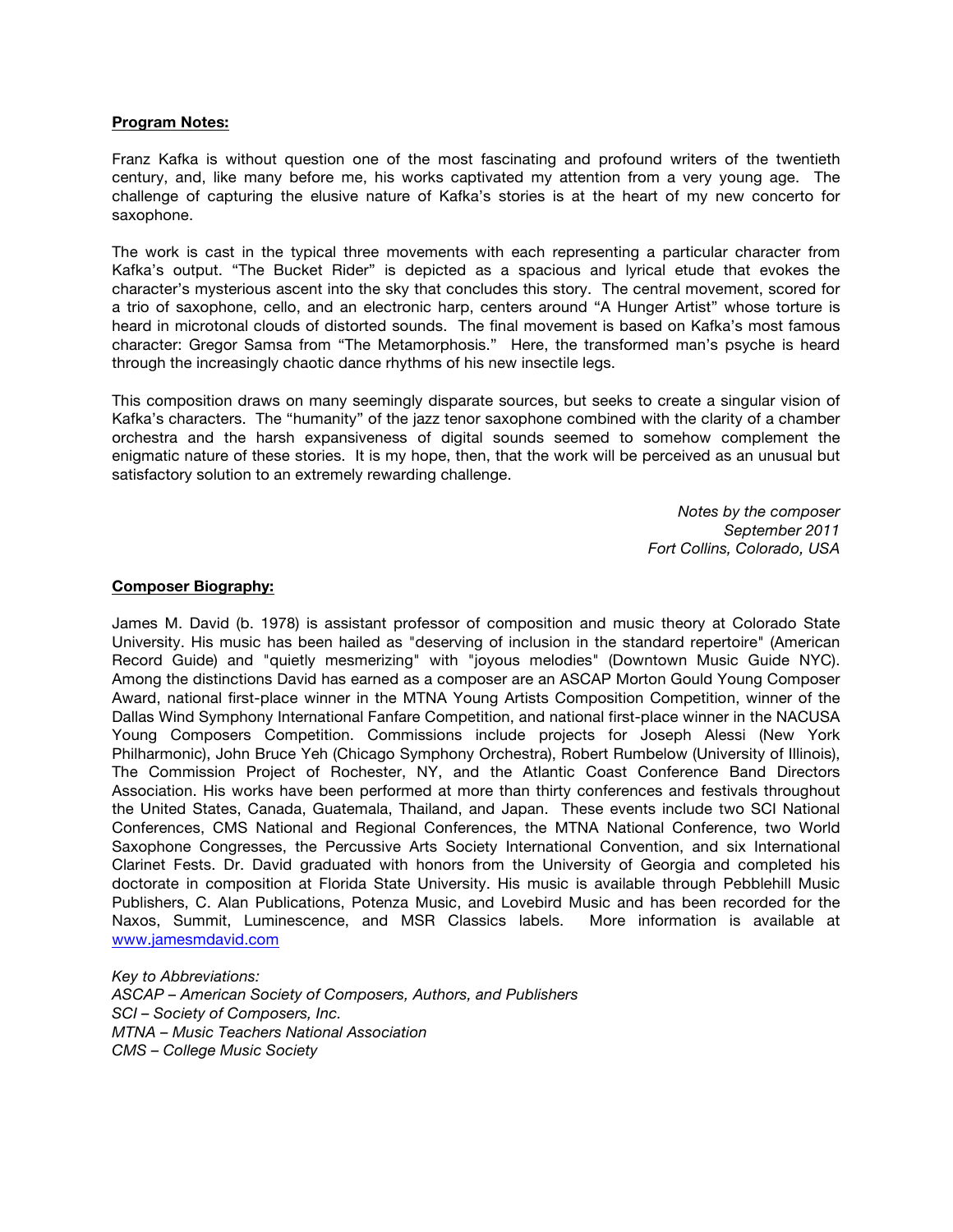# $K A F K A$

Concerto for tenor saxophone, chamber orchestra, and live electronics



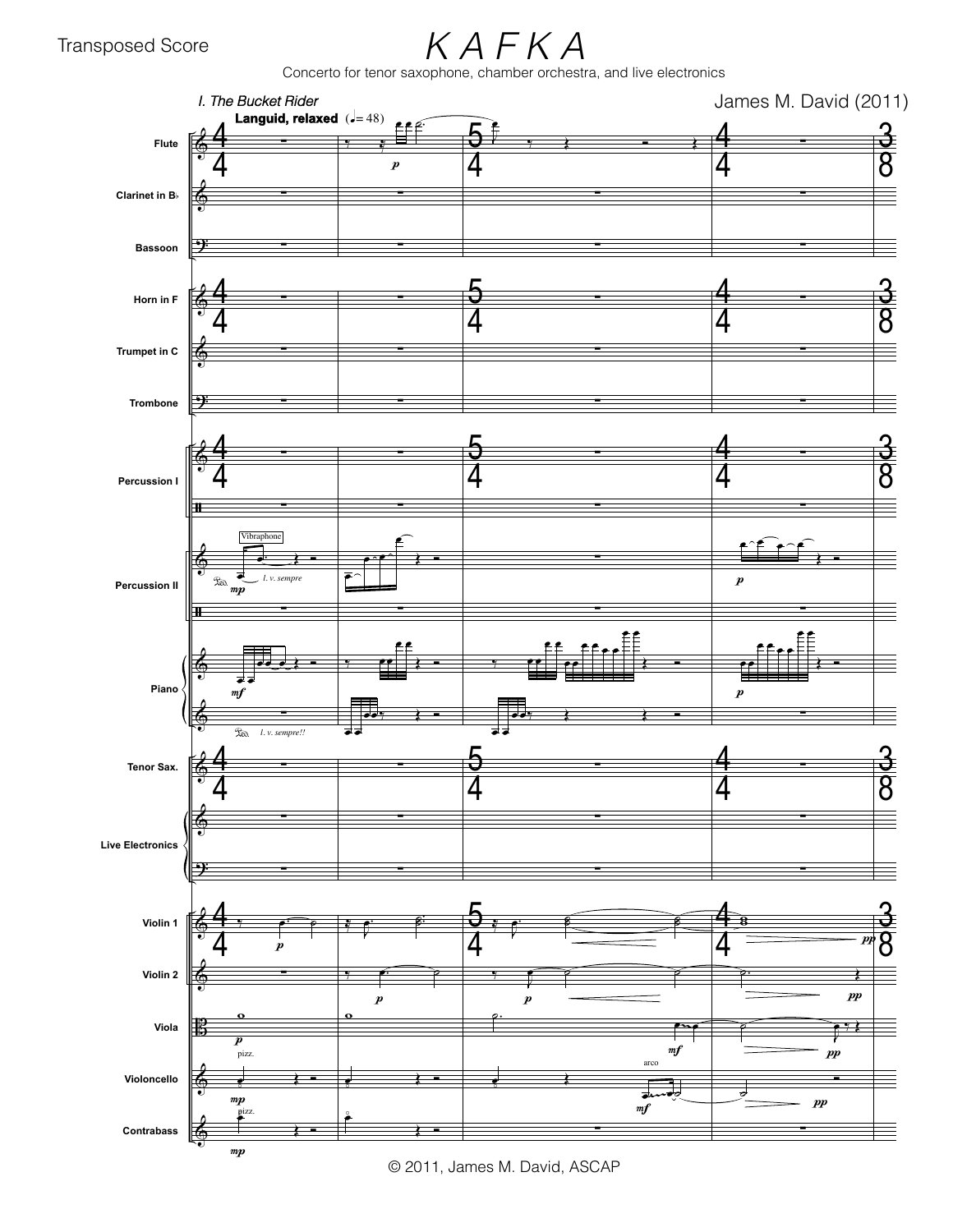

KAFKA - p. 2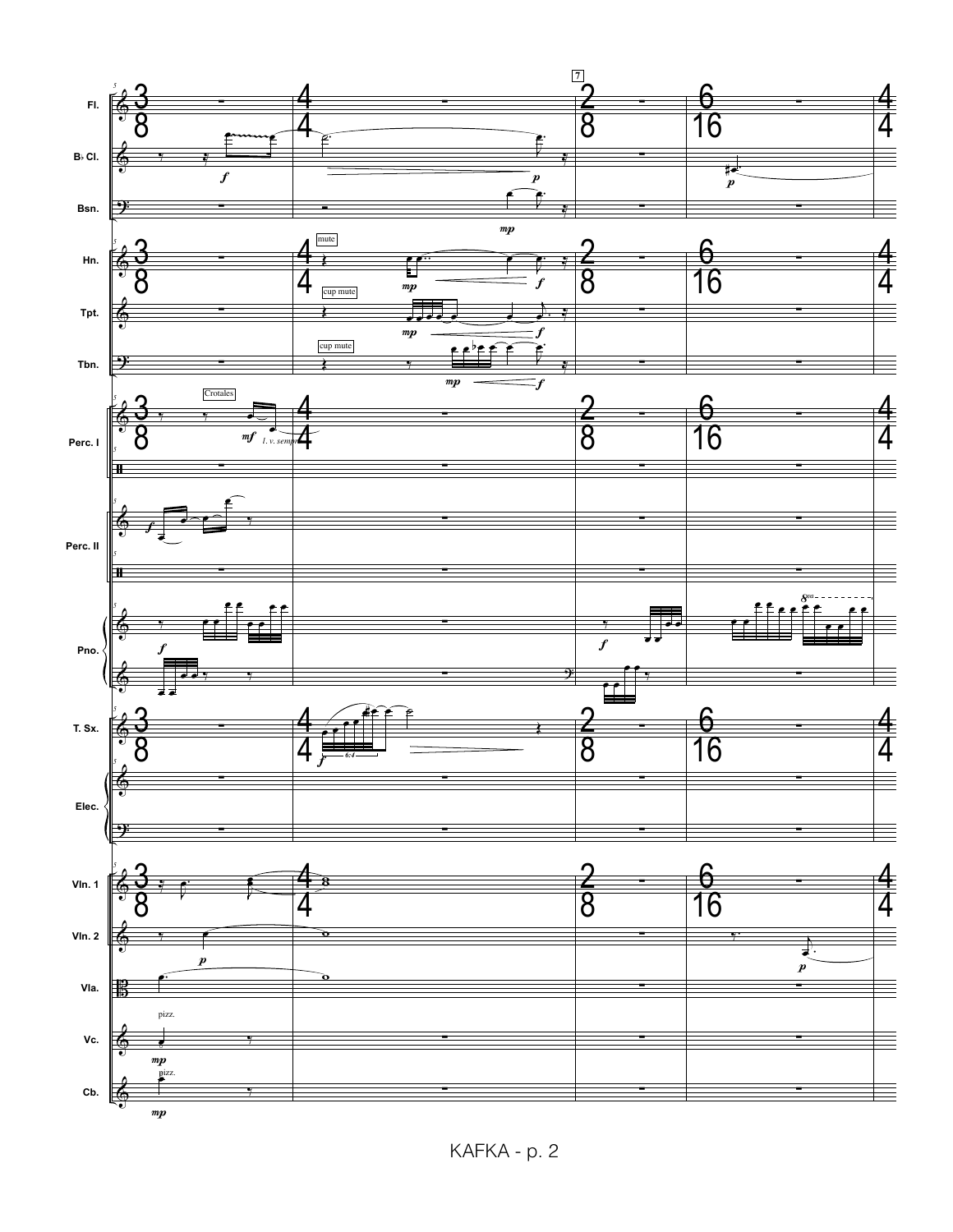

KAFKA - p. 3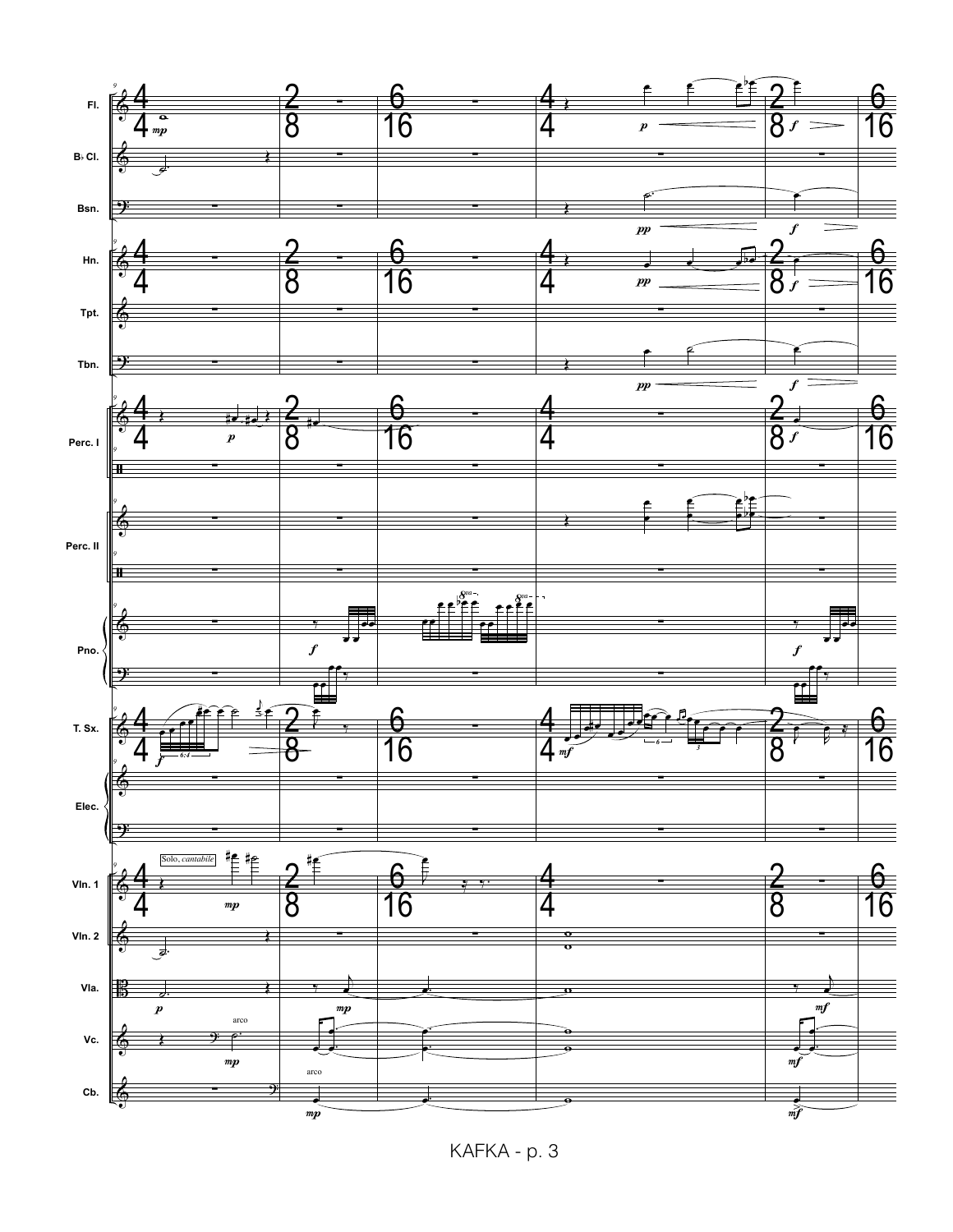

KAFKA - p. 4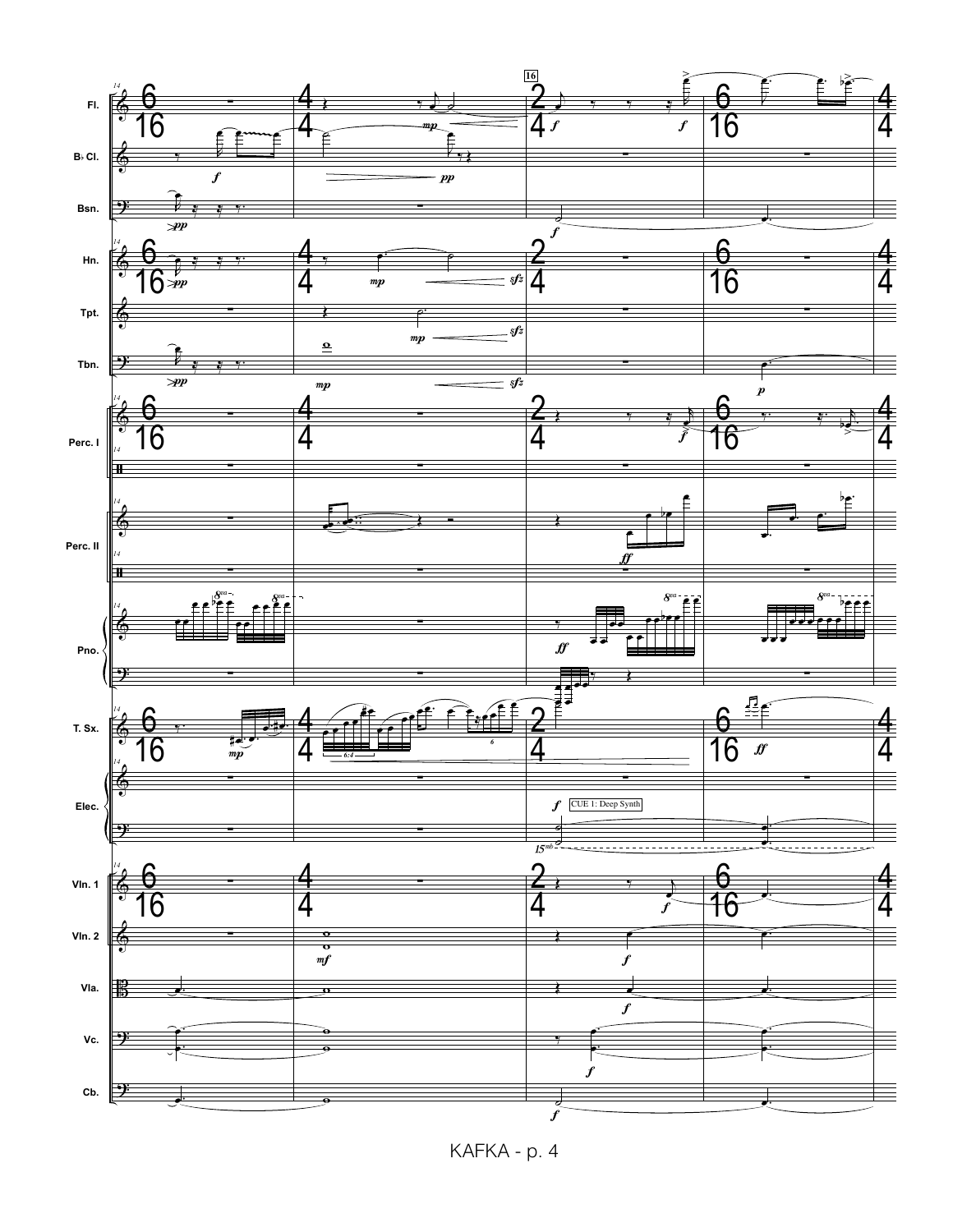

KAFKA - p. 5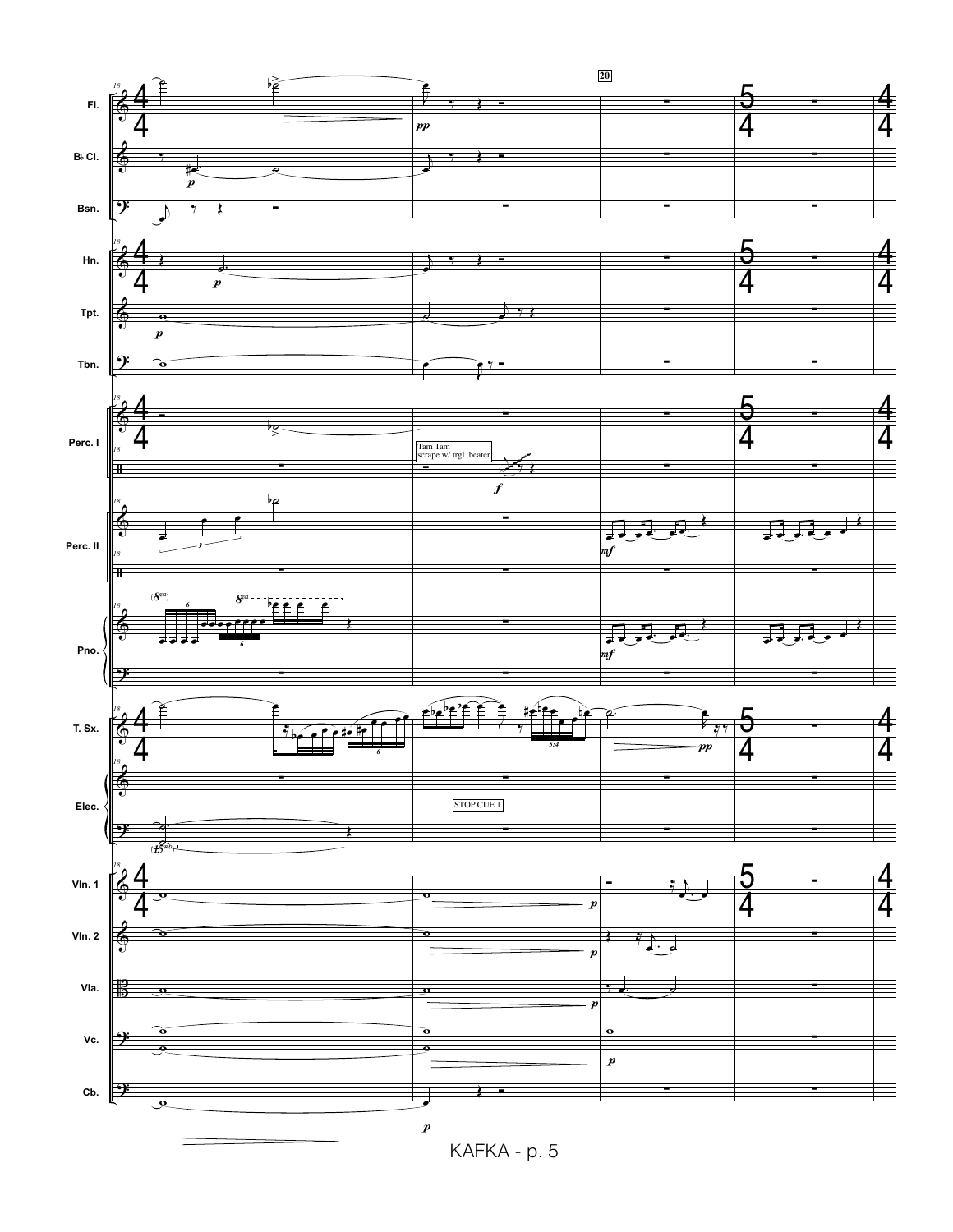![](_page_8_Figure_0.jpeg)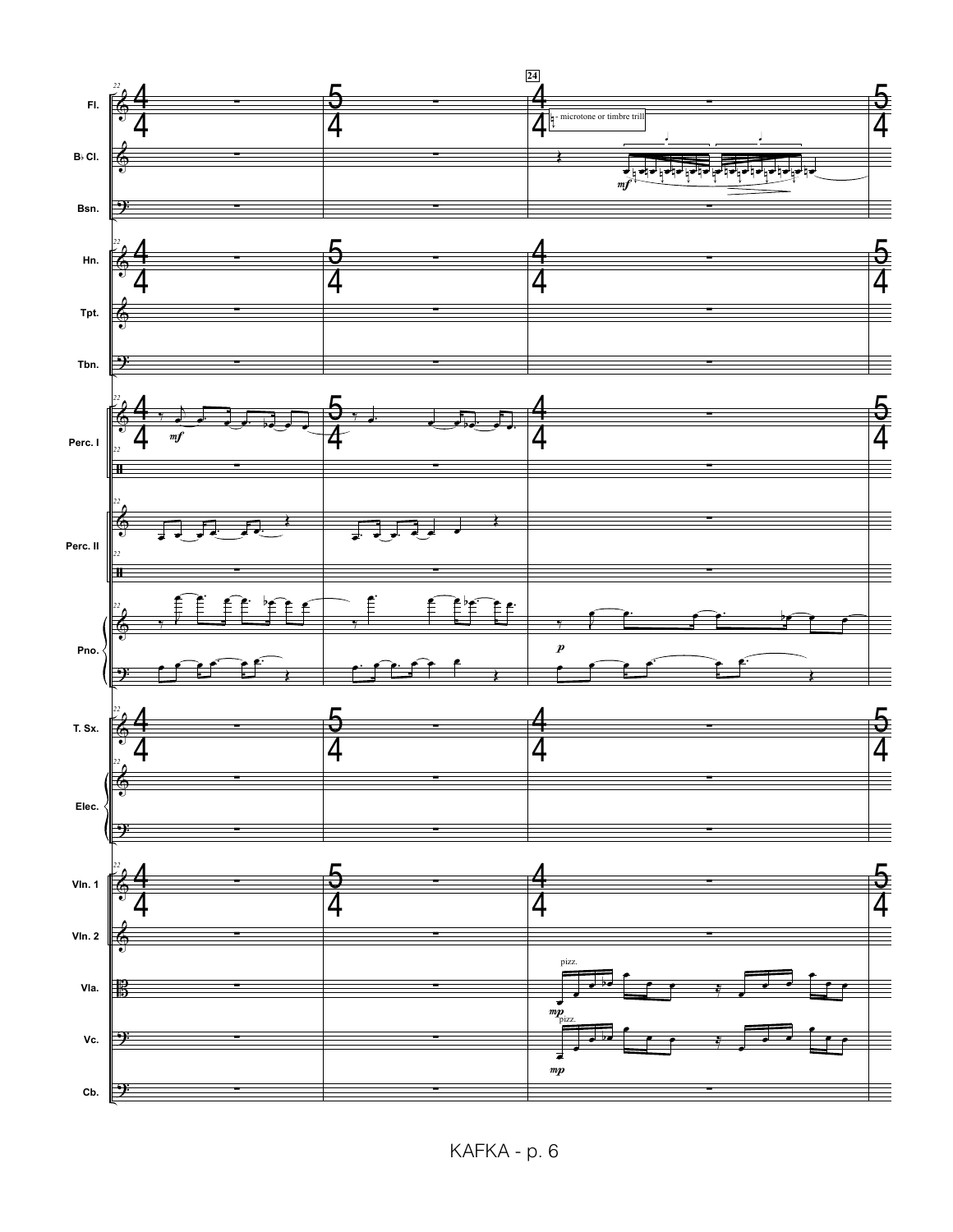![](_page_9_Figure_0.jpeg)

KAFKA - p. 7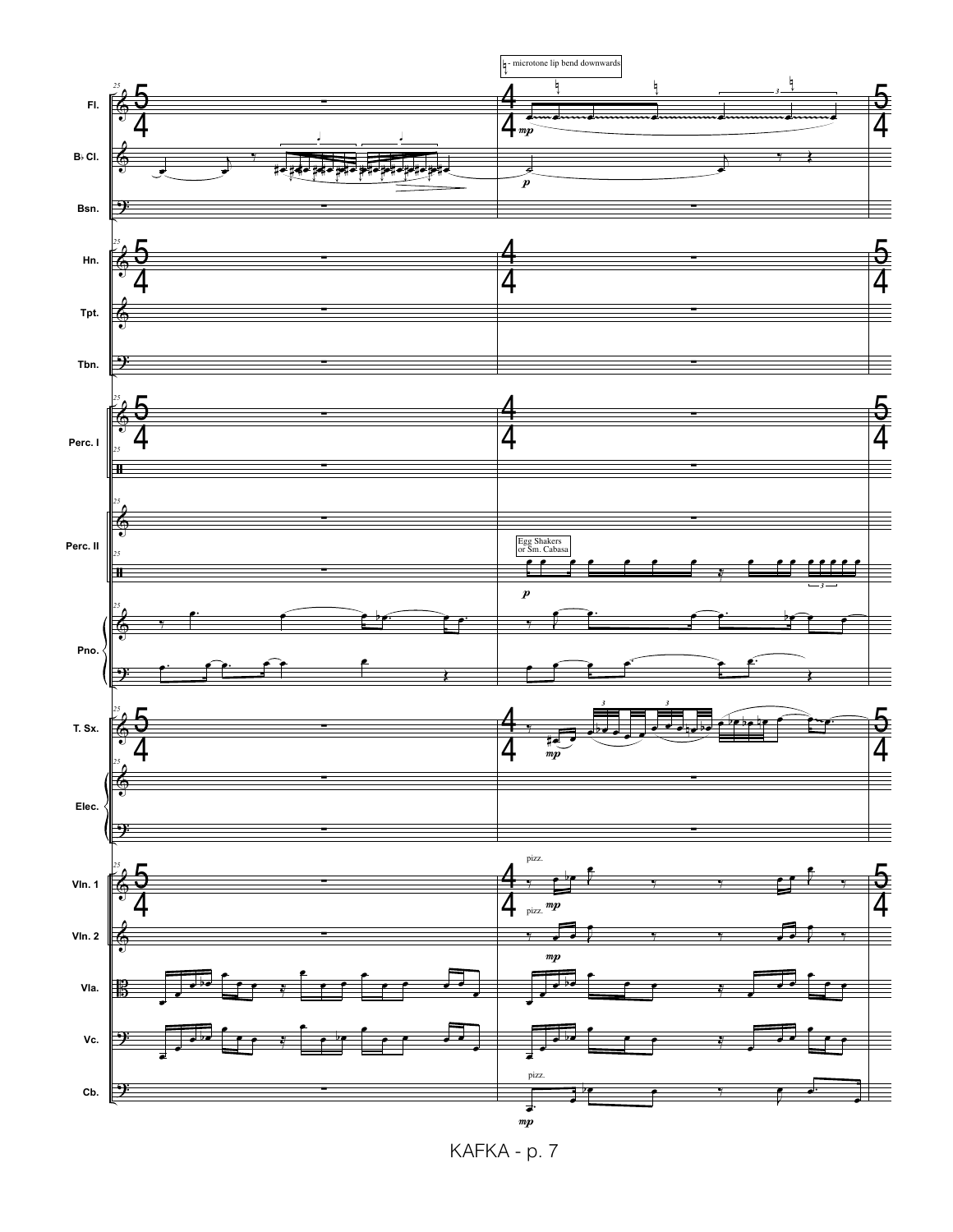![](_page_10_Figure_0.jpeg)

KAFKA - p. 8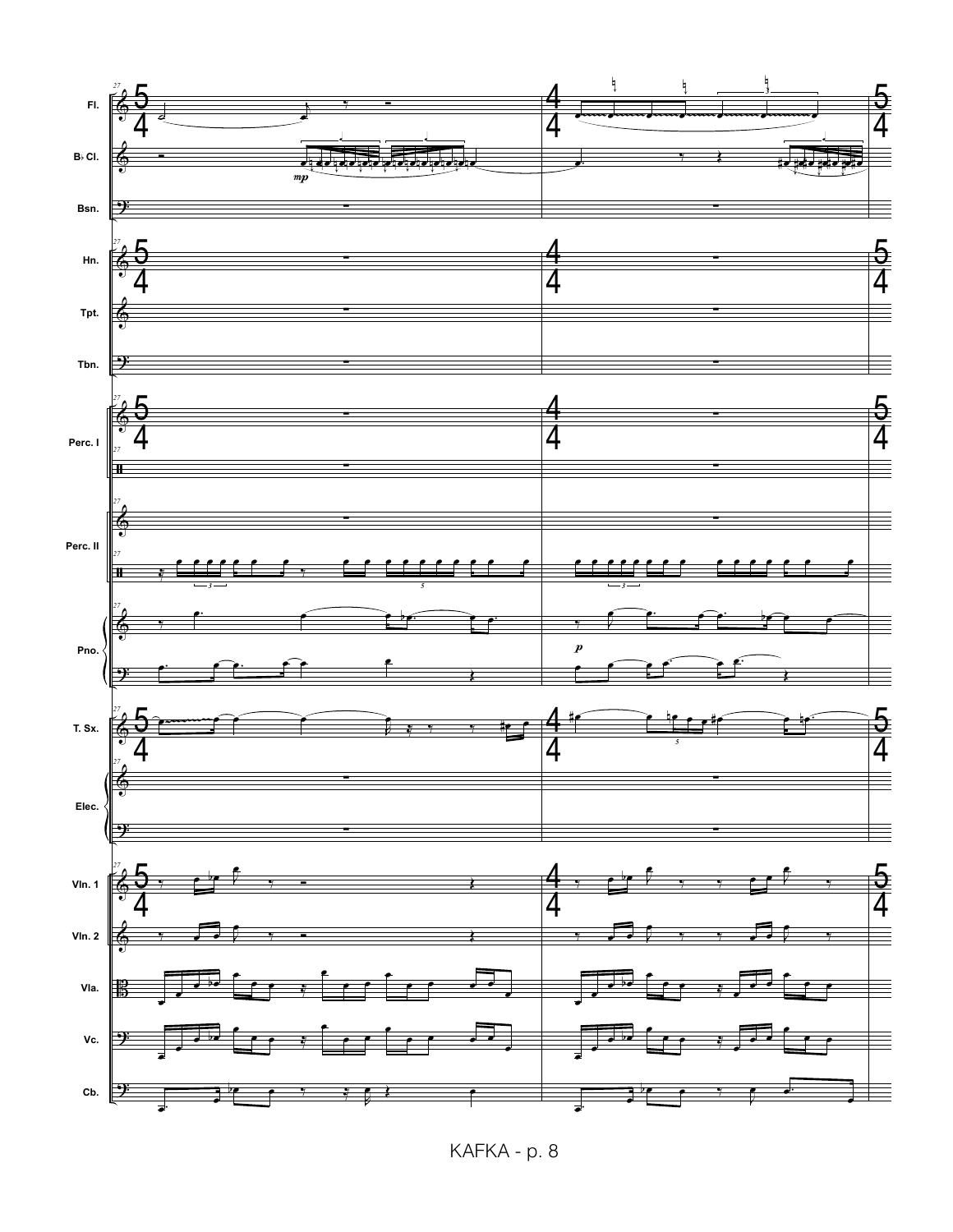![](_page_11_Figure_0.jpeg)

KAFKA - p. 9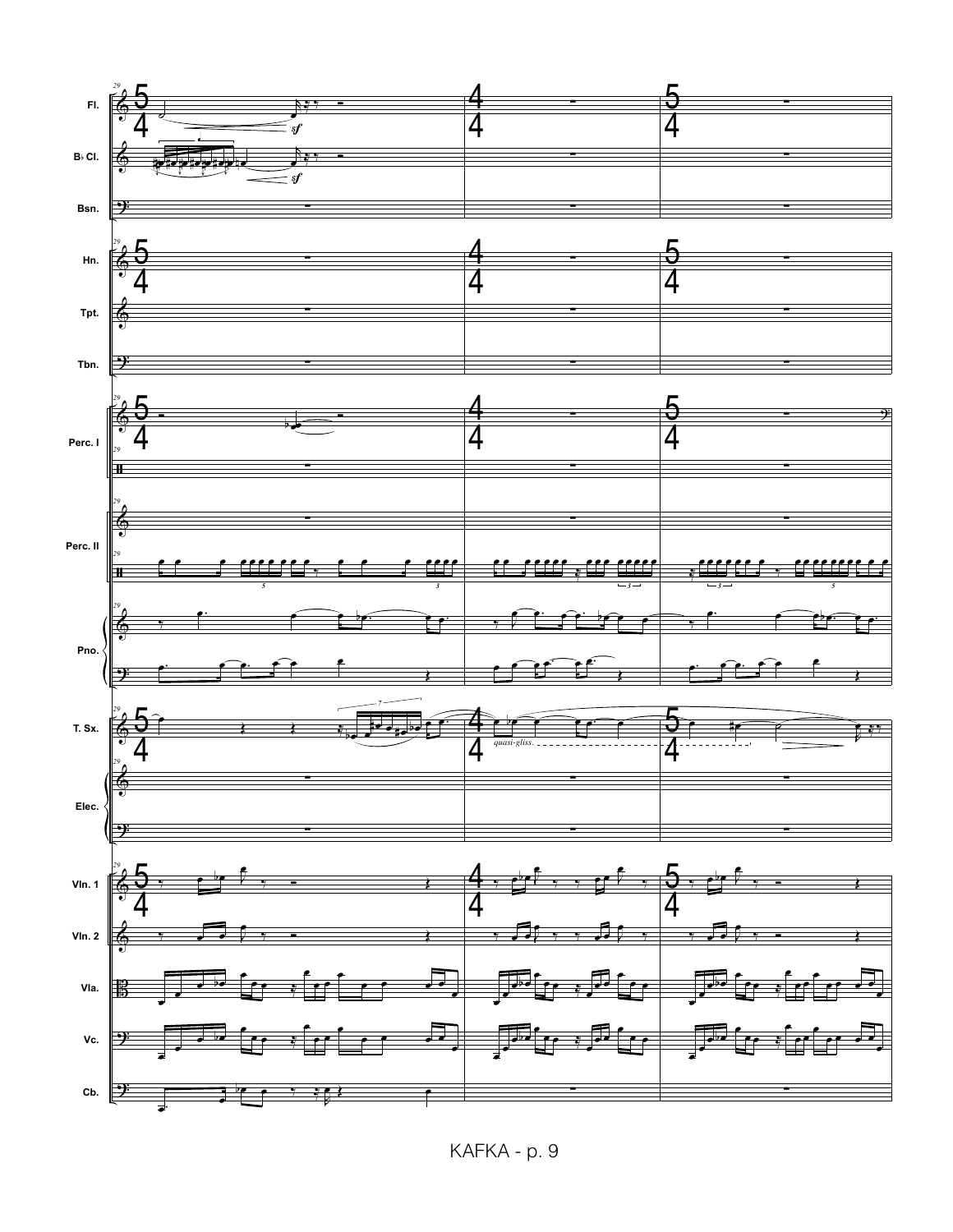![](_page_12_Figure_0.jpeg)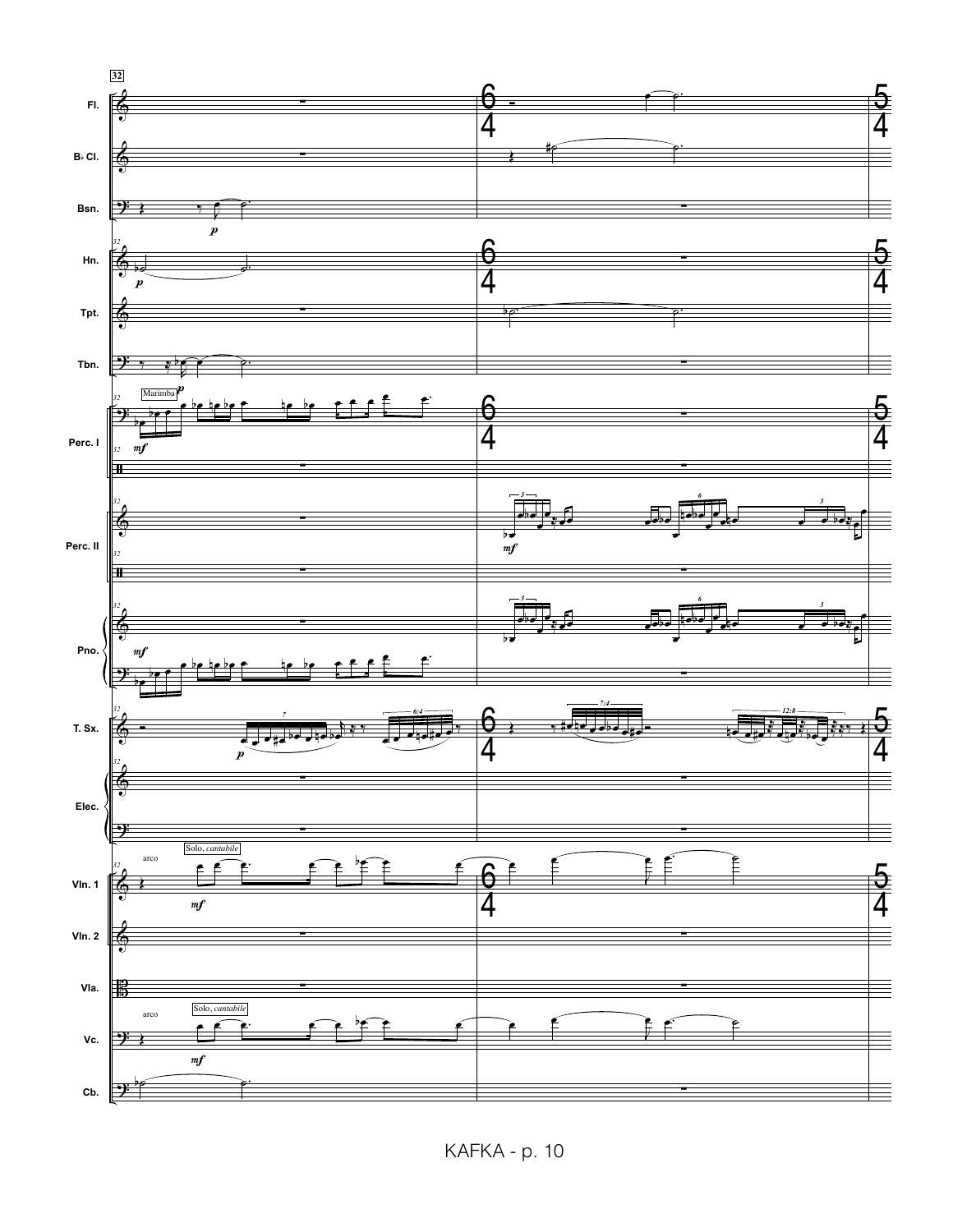![](_page_13_Figure_0.jpeg)

KAFKA - p. 11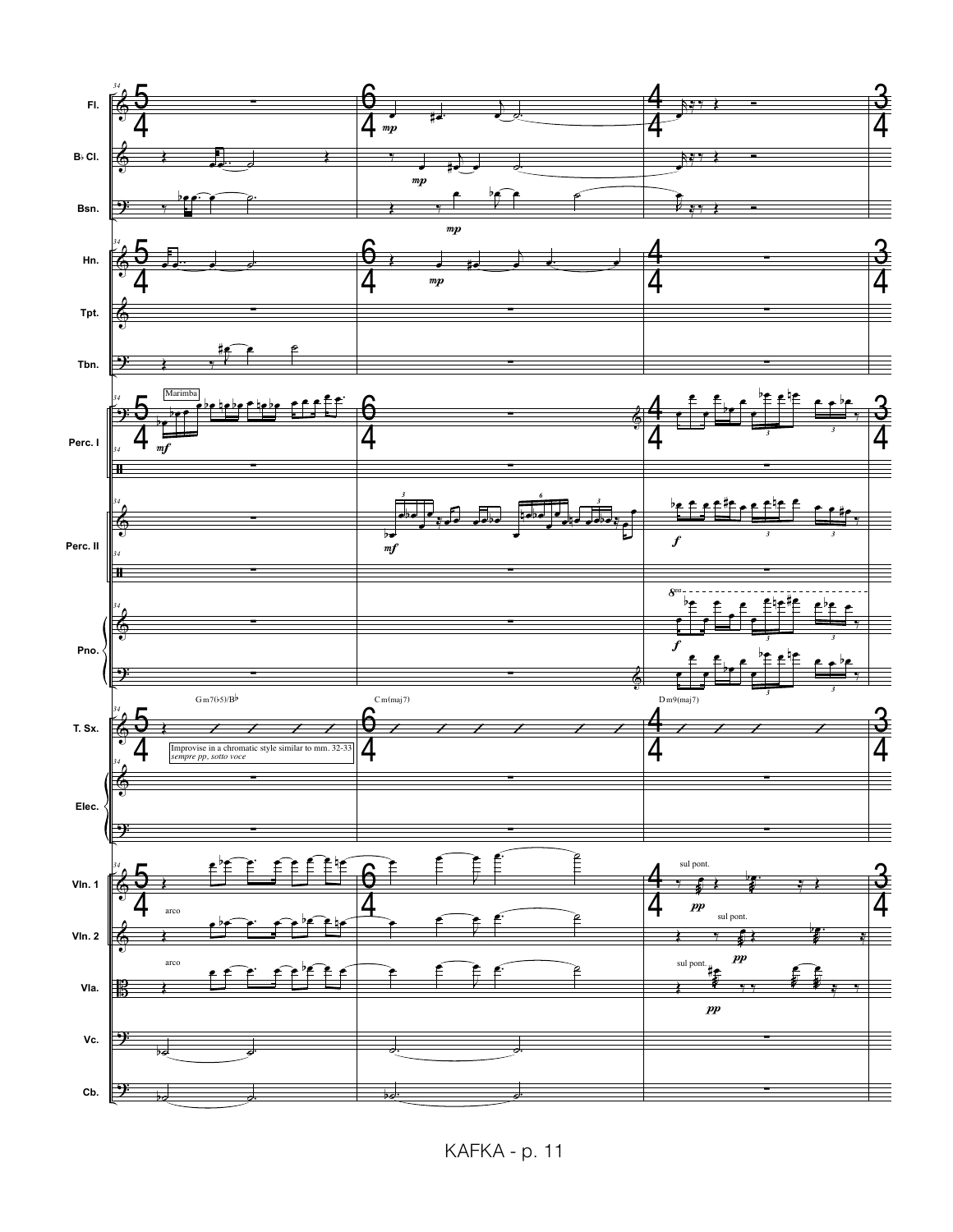![](_page_14_Figure_0.jpeg)

KAFKA - p. 12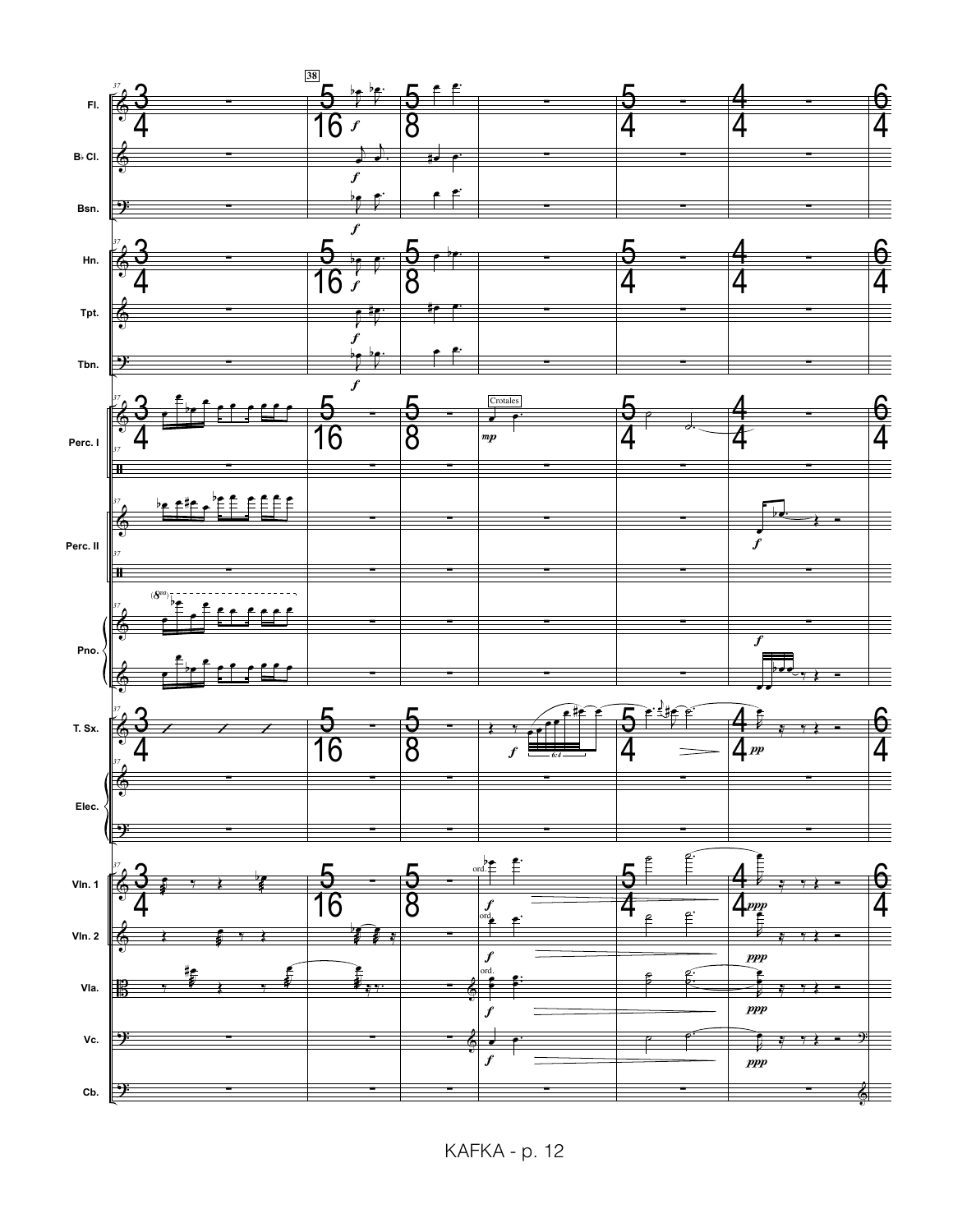![](_page_15_Figure_0.jpeg)

KAFKA - p. 13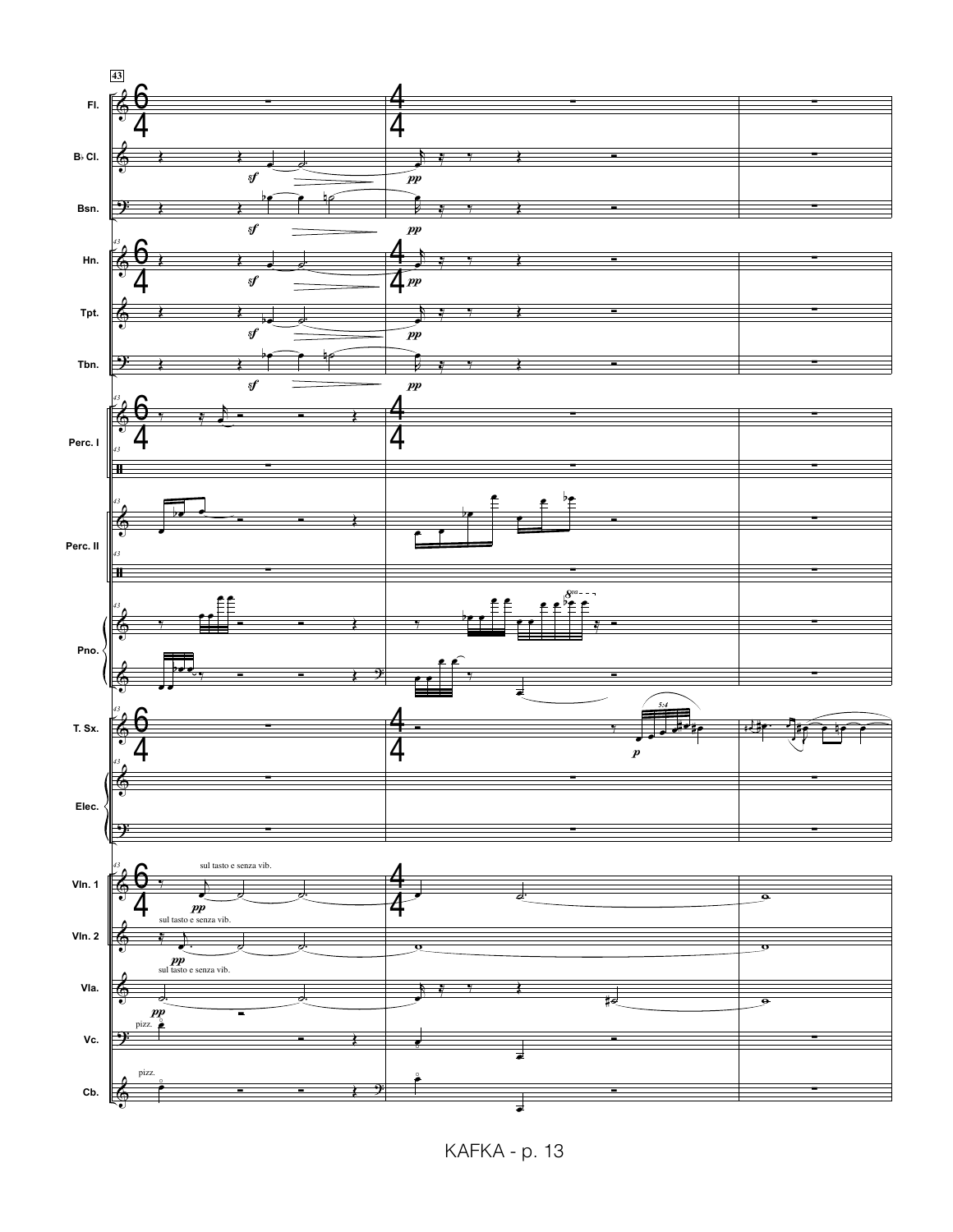![](_page_16_Figure_0.jpeg)

KAFKA - p. 14